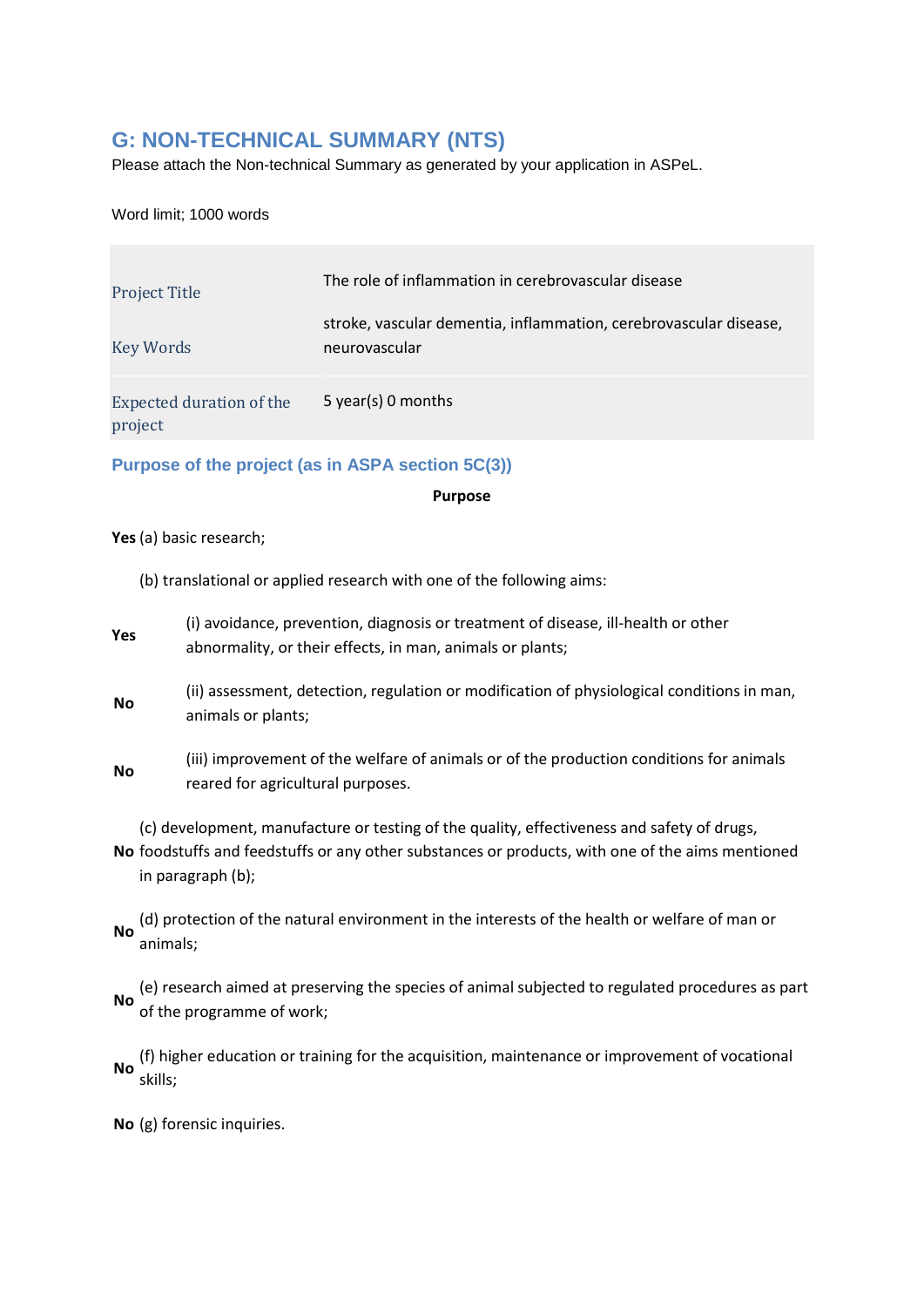*Describe the aims and objectives of the project (e.g. the scientific unknowns or scientific/clinical needs being addressed):*

This project aims to find out how inflammation contributes to devastating conditions of the brain that are a result of disruptions in the supply of blood or function of blood vessels, socalled cerebrovascular disease. This includes stroke as well as vascular dementia.

We aim to find out how changes in inflammation in the brain and rest of the body are involved in the death of brain cells as well as the functional complications (cognitive decline, depression etc) seen in cerebrovascular disease. At present this is poorly understood and more research is needed.

*What are the potential benefits likely to derive from this project (how science could be advanced or humans or animals could benefit from the project)?*

Our research hopes to find new ways to treat stroke and vascular dementia, conditions that at present have no widely effective treatments.

*What types and approximate numbers of animals do you expect to use and over what period of time?*

Studies will be mainly in mice though some experiments will use rats. Over the five-year period of the project we expect to use 6900 animals in total. Approximately a third of these (2200 mice/200 rats) will be for breeding purposes and generation of transgenic animals with the rest (3900 mice/600 rats) being used in experimental procedures.

# *In the context of what you propose to do to the animals, what are the expected adverse effects and the likely/expected levels of severity? What will happen to the animals at the end?*

In order to mimic human stroke and vascular dementia we will use experimental procedures to reduce the blood supply to the brain in rats or mice (cerebral ischaemia). This will mainly be done by opening up the neck of animals through a small incision to reveal the carotid artery. This artery is one of the main ways that blood gets from the heart to the brain. Then, using a number of different approaches, we will interrupt or perturb this blood supply. One way of doing this is through the injection of very small particles (or microemboli). These microemboli flow into the brain through the artery and then become stuck in blood vessels that are narrow. Alternatively, we can advance a fine filament (or suture) into the artery, which will reduce the amount of blood reaching a large area of brain. We can also physically reduce the diameter of the artery that will reduce the flow of blood to the brain. Another way to disrupt blood flow to the brain is through haemorrhage (i.e. the rupture of blood vessels),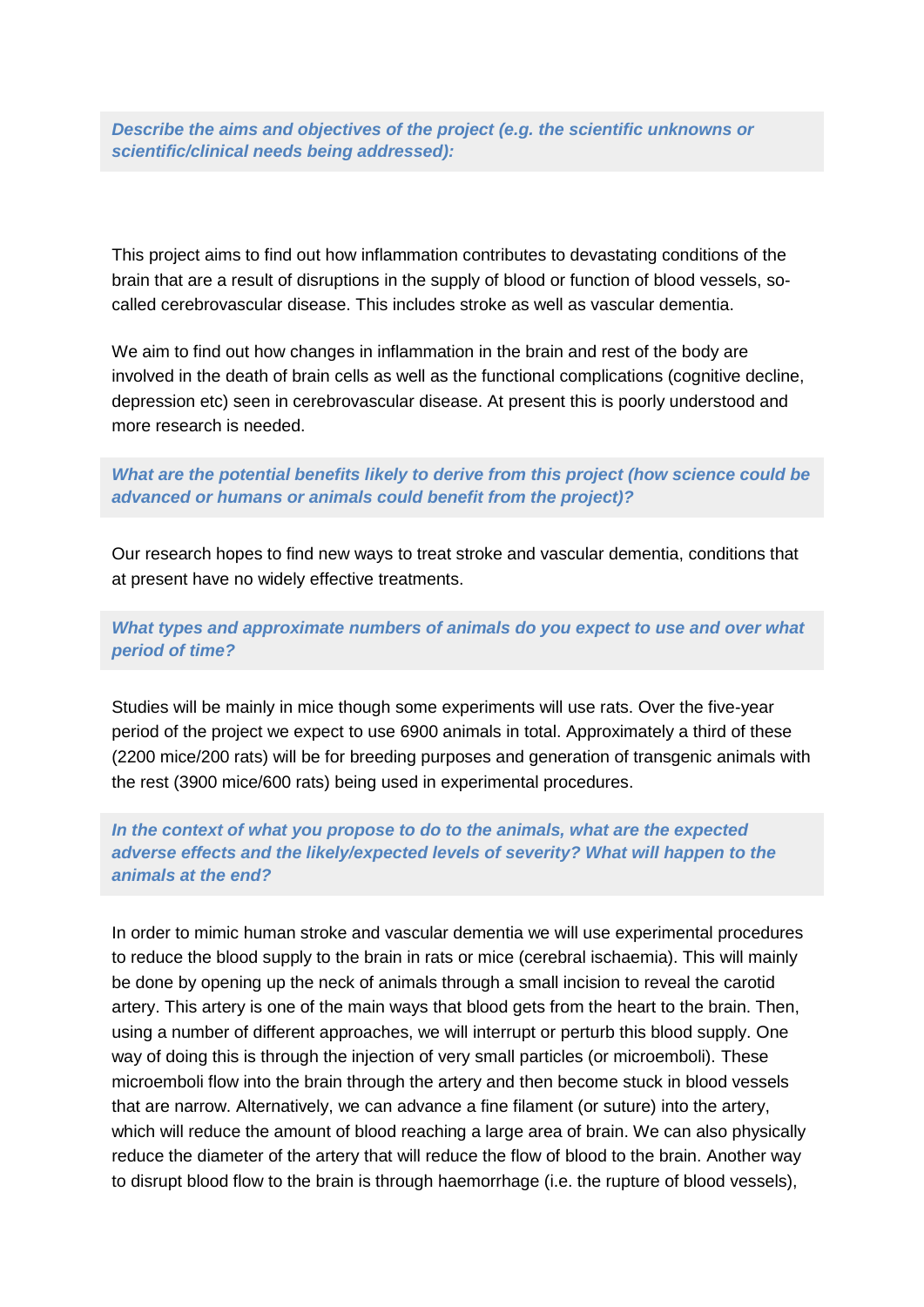and in rodents we can achieve this by directly injecting into the brain very small amounts of substances that cause minor blood vessels to burst. In addition to accessing the main arteries supplying the brain through the neck we can also do it through a small hole in the skull (a so-called craniotomy). For all the techniques described animals will be fully anaesthetised and will receive drugs (analgesics) to minimise any pain due to the surgery that is required. We expect most of the animals to fully recover from surgery and then they will usually undergo some tests of behaviour. These behavioural tests are designed to assess any problems with movement or sensation as would be seen in stroke patients, or memory problems as seen in vascular dementia, as well as other complications commonly reported by patients, including fatigue and depression. None of the behavioural tests are harmful to the animals and often just require observation for a short period in specialised apparatus. Tests can take place a few days or sometimes weeks after the initial surgery. In a few studies we will re-anaesthetise animals and use specialised imaging techniques to look at changes in how blood vessels function in the brain or the amount of brain cell loss etc. Animals may also receive simple injections or have blood samples taken. Clinically stroke, by its very nature, is a devastating disease, resulting in significant mortality and morbidity in patients. In trying to model stroke in animals a balance has to be struck therefore between establishing a valid model and in minimising pain, suffering, distress or lasting harm to the animal. However, as far as we are aware, effects of the stroke itself mainly result in discomfort to the animals, with severity kept to a minimum to ensure no lasting harm. The experimental approach to induce cerebral ischaemia is obviously specific to the experimental studies and it is inevitable that animals will suffer some level of pain due to the surgical procedures involved. At all times it will be our aim to reduce this to a minimum by the use of pain-relieving drugs. At the end of experiments animals will be killed by overdose of anaesthetic and we will take blood, brains and other organs/tissues to investigate various measures that will help us meet our overall aims.

## **Application of the 3Rs**

## *Replacement*

State why you need to use animals and why you cannot use non-protected animal alternatives

# *Replacement*

Studying mechanisms involved in brain diseases such as stroke and vascular dementia is extremely complex. Alongside the death of cells in the brains of stroke and dementia patients, these diseases are characterised by profound changes in behaviour, which it is not possible to study in cells in isolation. The proposed animal studies are complementary to a broad programme of work on stroke/dementia using human samples, isolated cell systems and non-protected model organisms such as zebrafish embryos.